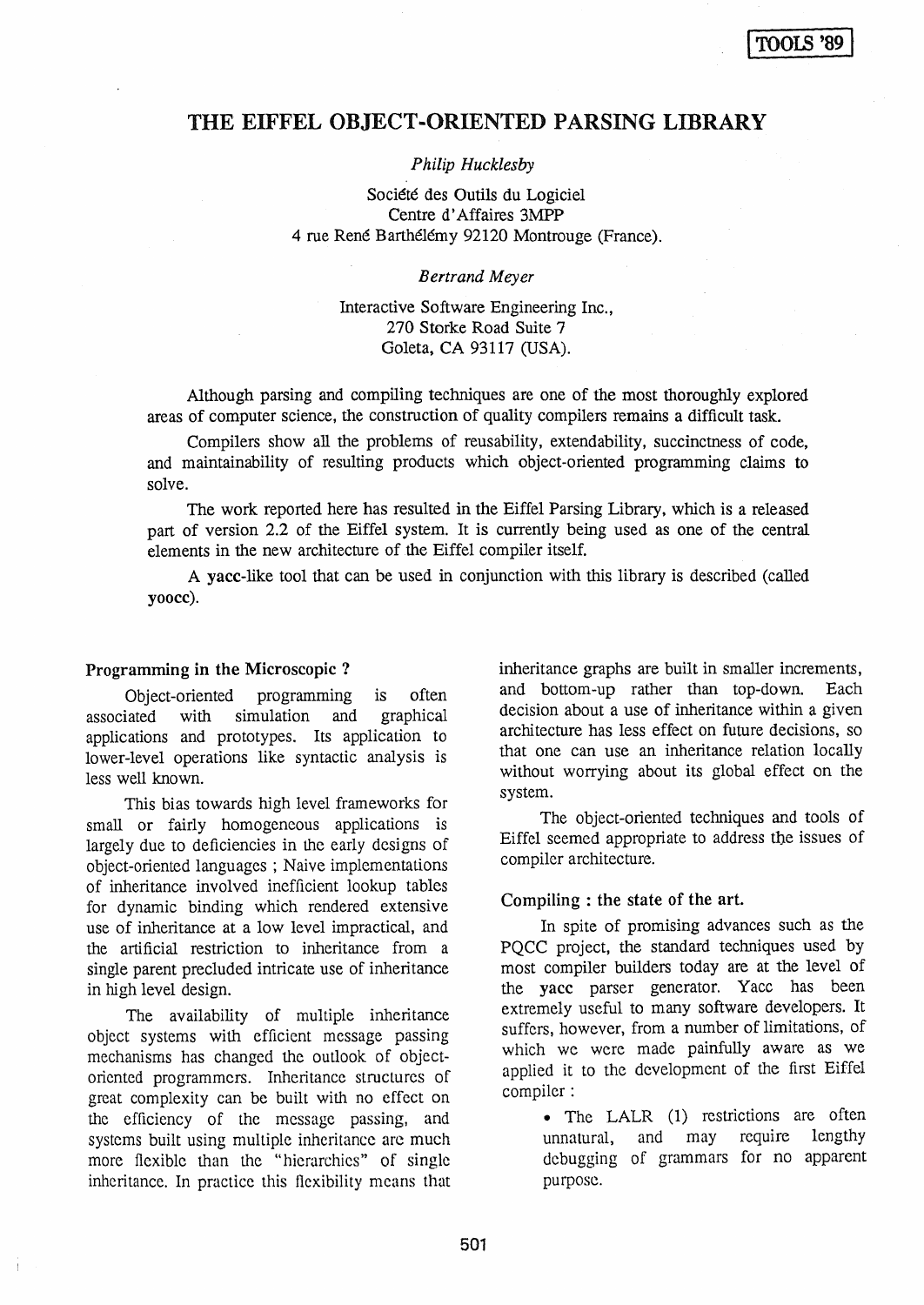• The rigidity of these rules is particularly detrimental to.language evolution.

• The mixing of syntactic and semantic elements makes it very inconvenient to write several processors for the same language without considerable duplication of effort. In Eiffel, for example, Yacc is used not only by the various passes of the compiling commands ec and es, but also by documentation and extraction tools such· as short and flat. Each must be updated separately whenever the language or compiling technology is updated.

• As with any preprocessor, and especially one that generates C, debugging can be extremely difficult.

• Yacc is inconvenient for multi-pass compilers. The inherently low-level facilities, very close to C, make it next to impossible to share information between passes on an abstract level (such as AST's which are repeatedly decorated by successive passes).

#### The Eiffel Parsing Library

Object-oriented programming models the objects of some external reality through classes. This should apply to compiling as well.

Here the main objects of interest are the grammar and, at a finer level of granularity, the constructs (terminals and non-terminals of that grammar).

To simplify matters, we adapt the grammar so that every non-terminal appears on the lefthand side of exactly one production. Every production is a "choice", an "aggregate" or a "sequence", illustrated respectively by the following (infonnally described) examples :

```
Instruction = 
     Skip I Compound 
     I Conditional I Loop 
Conditional ="if" Expression
     "then" Instruction 
     "else" Instruction 
     "end" 
Compound = 
     ("begin", " ;", "end") 
     Instruction
```
(A "sequence" construct is characterized by a header, a delimiter, a trailer and a base nonterminal.)

The approach to parsing followed in the library is a direct application of the phrase "syntax -directed compiling". The key idea is to obtain a straightforward one-to-one correspondence between productions of the above form and the corresponding Eiffel classes. For instance the class describing the construct Conditional above is as follows.

> class CONDITIONAL inherit AGGREGATE

feature

template: L\_LIST [CONSTRUCT] is local

condition: EXPRESSION;

then\_part: INSTRUCTION;

else\_part: INSTRUCTION; once

Result. Create ; then\_part.Create ; else\_part. Create ;

keyword ("if') ; branch (condition); keyword ("then") ; branch (then part); keyword ("else") ; branch (else\_part); keyword ("end")

end;

end; -- class CONDITIONAL

As this example suggests, the Eiffel form is a direct translation of the BNF. The most significant part is the sequence of keyword and branch instructions that define the feature *template.* The appropriate ancestor *(AGGREGATE, SEQUENCE, CHOICE* or *TERMINAL)* must be named in the inheritance clause, and the rest of the text is the minimum required to tum it into a valid Eiffel class.

Although the correspondance between grammar and code is simple, the task of writing this code for a significant sized grammar is tedious, since each construct definitions resides in a separate source file. The obvious thing to do was to generate the code automatically. A tool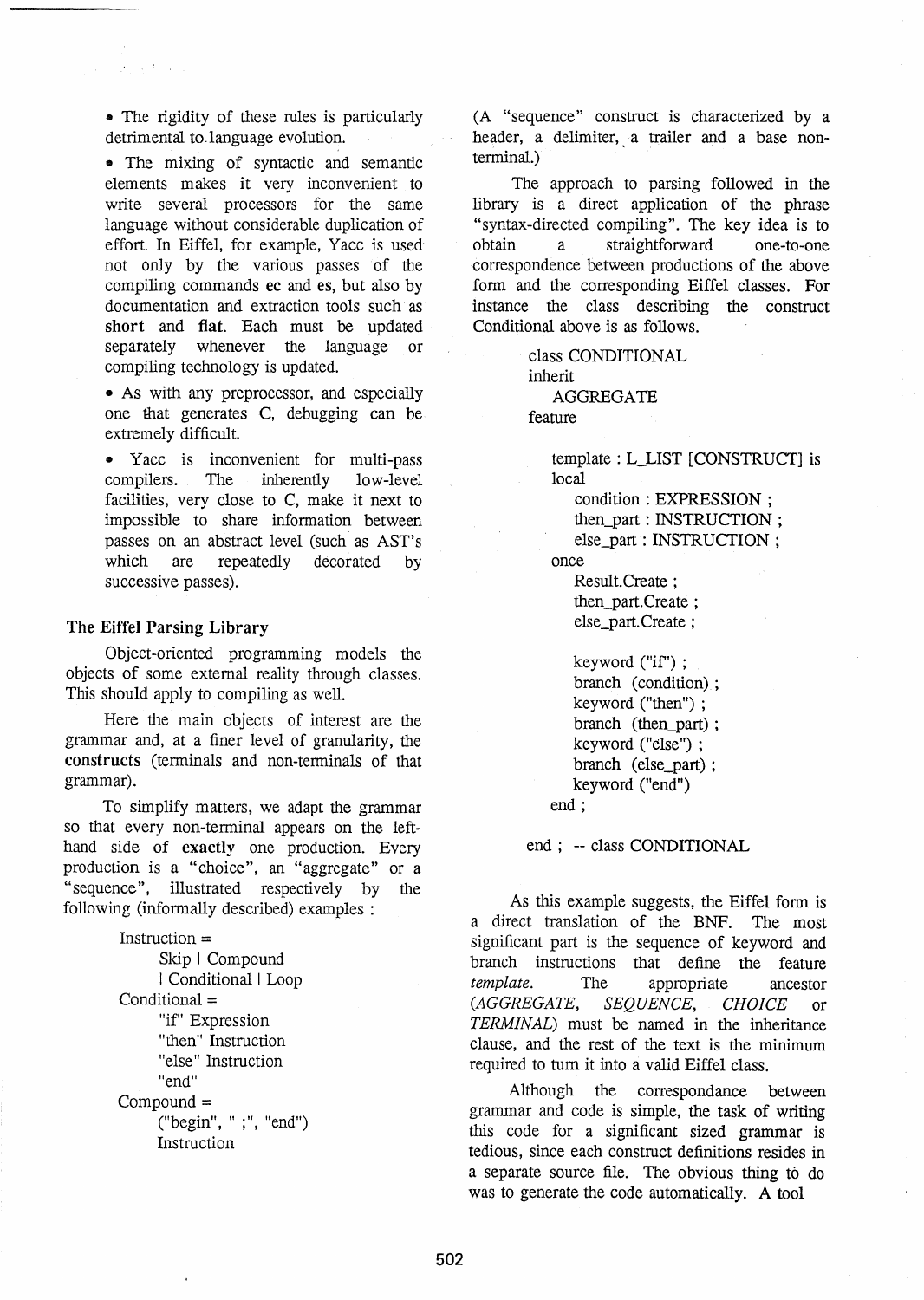

fig.1

called yoocc, ("Yes! an Object-Oriented Compiler Compiler", in homage to yacc) performs this function and is described below.

#### Abstract Syntax Trees

The basic data structure used in the syntactic library is the *abstract syntax tree* (or *AST),* generated for a given input text by creating a node for every occurrence of a production of the grammar. Thus an "if-then-else-end" statement might be a node in the tree and the text between each adjacent pair of keywords would generate a subtree. Drawing on experience from Cepage, a syntax directed editor, three characteristics were particularly desired:

## 1. Compactness

The information stored in the nodes of the tree should be the minimum necessary, in particular the abstract syntax, without the concrete syntax. Thus for a node of the tree representing a construct if ... then ... else ... end, the four keywords should not be stored in each node, but only the references to the intervening sub-trees.

#### 2. Completeness

The concrete syntax of each node should be available. It should, for instance, be possible to reconstruct the source code from the AST.

#### 3. Generality

Algorithms for constructing, traversing and updating the tree should be defined in general tenns, without reference to the definition of the grammar for each node of the tree.

# Main Implementation Techniques

The Eiffel library class *TWO\_WAY\_TREE*  was chosen to implement AST's in the parsing library. Each node of the tree is one of four types of language construct, Either an aggregate, a sequence, a choice or a terminal. The inheritance graph of the library (fig. 1) reflects this classification of language constructs.

As shown above, a once function *template*  is defined for each construct of the grammar to define both the concrete (via function *keyword)*  and the abstract syntax of the construct. The template is simply a list of subconstructs and keywords in the order that they appear in the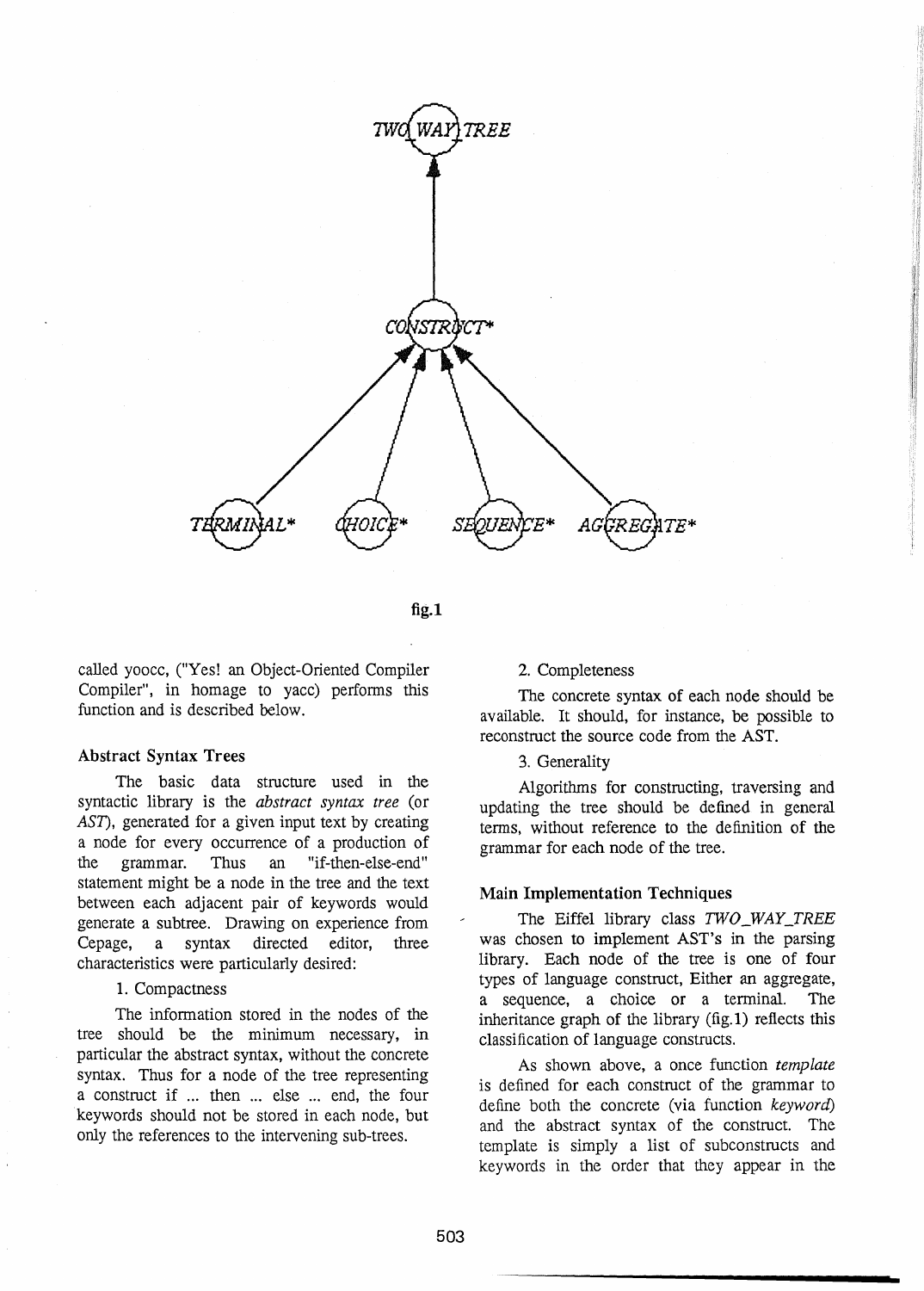construct. During the construction of the tree, new nodes are created by Gone operations from the non-keyword elements of the template. This ensures that although all the tree construction, analysis and traversal algorithms are written in tenns of tree nodes of type *CONSTRUCT* (or sometimes *AGGREGATE, SEQUENCE, CHOICE*  and *TERMINAL),* the nodes actually have a dynamic type corresponding to the type of grammatical construction that generated them.

## Covering semantics

The discussion so far has made no mention of semantic actions. The parser for a given language is itself a library, and can be specialised by inheritance to build many different tools operating on the same language, or even the same stored ASTs.

A routine *semantics* in class *CONSTRUCT*  expresses the general scheme for executing semantic actions in a traversal of the AST's It relies on empty routines *pre\_action post\_action*  which by default do nothing, but may be redefined by any descendant class. *pre\_action* is called before recursively calling the semantics routines of each subtree, and *post\_action* is executed afterwards. For sequences there is also a *middle\_action* which is executed after the semantics routine of each element of the sequence.

Semantic actions can be performed either by using the library routine *semantics* to completely traverse the tree, or for simple operations for which a full traversal is not justified, by using the features of *TWO\_WAY\_TREE* directly.

Much of the semantics in a typical yacc application simply stores the data found for later use, indeed the cleanest use is probably to make this the sole function of the yacc code. The advantage of this is that all data is read in before any significant manipulations of it are perfonned, so an operation never depends on data which has not yet been read.

In the Eiffel approach the information is always stored automatically in the relevant nodes of the AST and all other operations are perfonned afterwards. This is a consequence of the parsing algorithm used. It would not be suitable for retrieving small amounts of information from a large file, but is ideal for multi-pass compilers since syntactic analysis can be done once for all passes.

#### Yoocc

Yoocc was originally conceived simply as a programmer aid to facilitate generation of the code according to the scheme described above. As usually happens with such tools, it was soon realised that it could usefully do a lot more. The language used will not be described here (it is yet another BNF-like description language). Instead we describe its use of the parsing library in the code that it generates.

## Evolution of the grammar

To facilitate regeneration of the syntax definitions as the grammar evolves, yoocc generates two classes for each construct of the grammar. For instance for the construct *conditional* above it would generate class *S\_CONDITIONAL* which contains the syntactic definitions and *CONDITIONAL* in which the programmer may add action functions and/or attributes.CONDITIONAL inherits from<br>S CONDITIONAL which inherits from S\_CONDITIONAL which *AGGREGATE.* For this discussion *S\_CONDITIONAL* will be called the 'S\_' (Sunderscore) class and *CONDITIONAL* the leaf class. The full text of the S\_ class for *CONDITIONAL* is given in fig.2.

For simple modifications of the grammar, such as occur when the language becomes reasonably stable, the semantics already implemented does not need to change. Rerunning yoocc with a modified grammar updates the 'S\_' classes and creates other classes only if they do not already exist.

# Multiple Tool Development

The S\_ classes for a given language can be thought of as a library which may be compiled with a given set of leaf classes to make a tool operating on the language. The syntactic analysis is reusable with different semantics.

What is more interesting is to share the constructed AST's between different tools. Since Eiffel objects may be stored and retrieved this is quite possible. The only problem is one of interproject logistics; The definition of the leaf classes must be agreed upon.

If the developers of the different tools can agree in advance on the contents of the leaf classes then the whole set of S\_ and leaf classes may be used as a library.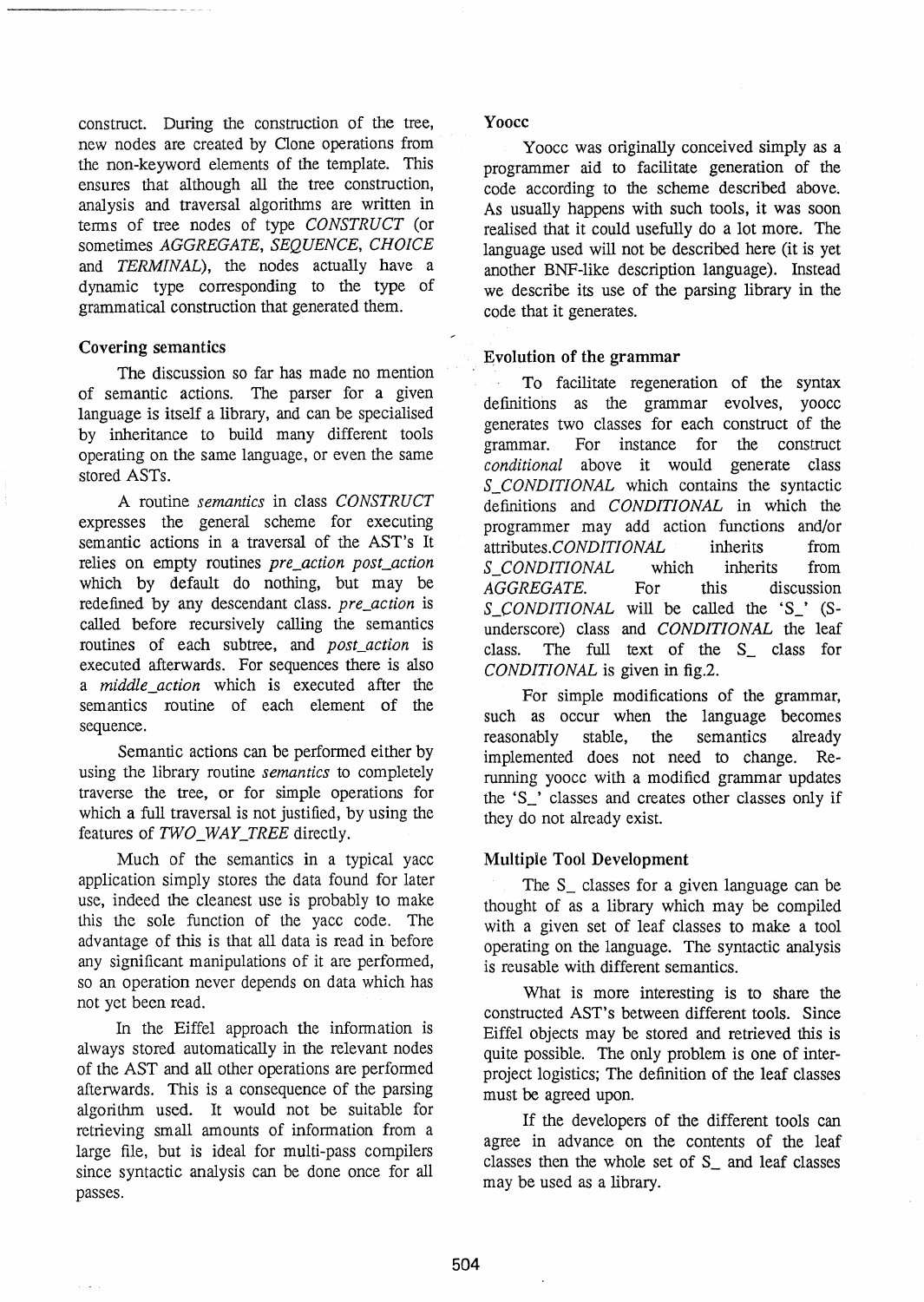

fig.1

called yoocc, ("Yes! an Object-Oriented Compiler Compiler", in homage to yacc) performs this function and is described below.

## Abstract Syntax Trees

The basic data structure used in the syntactic library is the *abstract syntax tree* (or *AST),* generated for a given input text by creating a node for every occurrence of a production of the grammar. Thus an "if-then-else-end" statement might be a node in the tree and the text between each adjacent pair of keywords would generate a subtree. Drawing on experience from Cepage, a syntax directed editor, three characteristics were particularly desired:

## 1. Compactness

The information stored in the nodes of the tree should be the minimum necessary, in particular the abstract syntax, without the concrete syntax. Thus for a node of the tree representing a construct if ... then ... else ... end, the four keywords should not be stored in each node, but only the references to the intervening sub-trees.

## 2. Completeness

The concrete syntax of each node should be available. It should, for instance, be possible to reconstruct the source code from the AST.

## 3. Generality

Algorithms for constructing, traversing and updating the tree should be defined in general terms, without reference to the definition of the grammar for each node of the tree.

#### Main Implementation Techniques

The Eiffel library class *TWO\_WAY\_TREE*  was chosen to implement AST's in the parsing library. Each node of the tree is one of four types of language construct, Either an aggregate, a sequence, a choice or a terminal. The inheritance graph of the library (fig. 1) reflects this classification of language constructs.

As shown above, a once function *template*  is defined for each construct of the grammar to define both the concrete (via function *keyword)*  and the abstract syntax of the construct. The template is simply a list of sub constructs and keywords in the order that they appear in the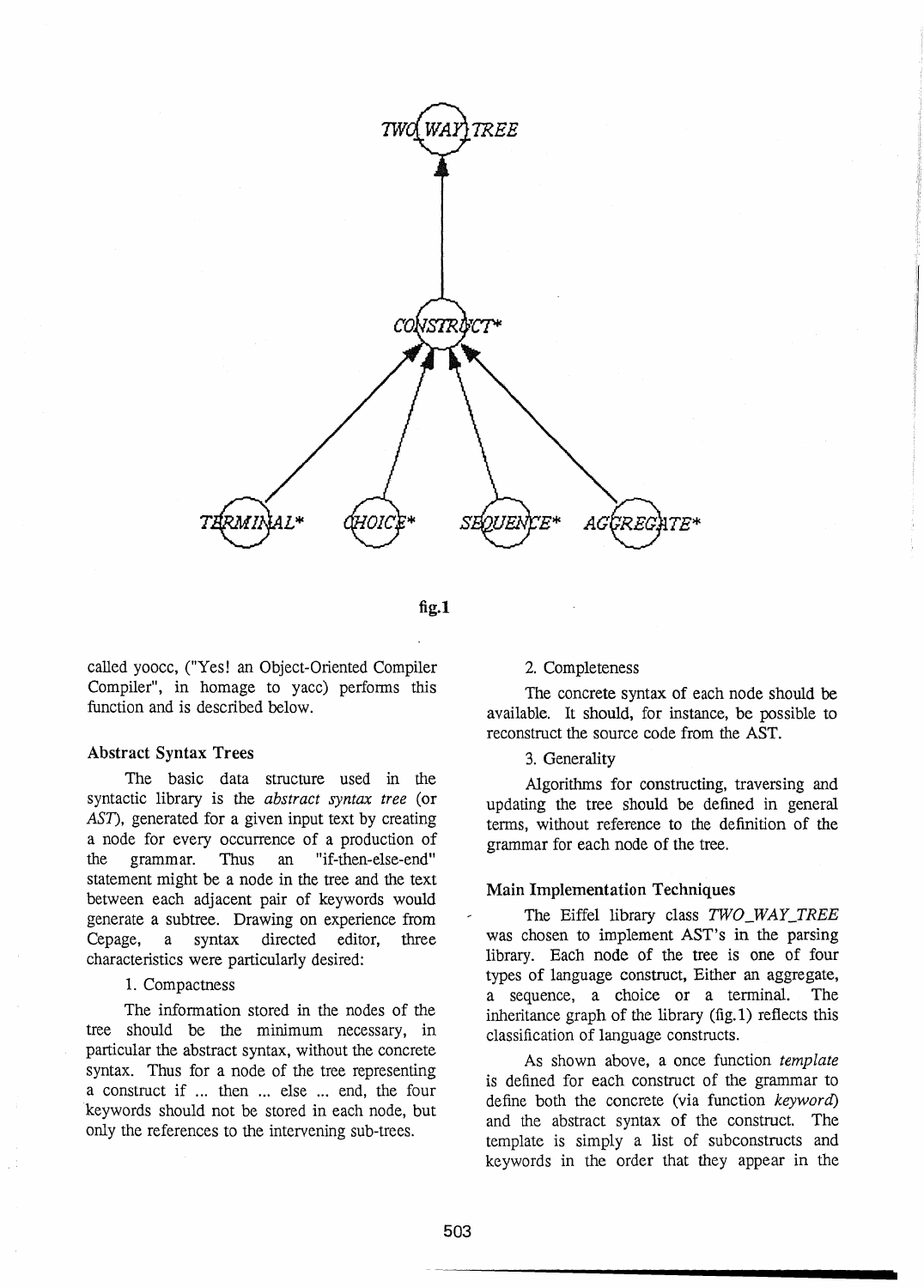construct. During the construction of the tree, new nodes are created by Clone operations from the non-keyword elements of the template. This ensures that although all the tree construction, analysis and traversal algorithms are written in terms of tree nodes of type *CONSTRUCT* (or sometimes *AGGREGATE, SEQUENCE, CHOICE*  and *TERMINAL),* the nodes actually have a dynamic type corresponding to the type of grammatical construction that generated them.

# Covering semantics

The discussion so far has made no mention of semantic actions. The parser for a given language is itself a library, and can be specialised by inheritance to build many different tools operating on the same language, or even the same stored ASTs.

A routine *semantics* in class *CONSTRUCT*  expresses the general scheme for executing semantic actions in a traversal of the AST's It relies on empty routines *pre\_action post action* which by default do nothing, but may be redefined by any descendant class. *pre\_action* is called before recursively calling the semantics routines of each subtree, and *post action* is executed afterwards. For sequences there is also a *middle\_action* which is executed after the semantics routine of each element of the sequence.

Semantic actions can be performed either by using the library routine *semantics* to completely traverse the tree, or for simple operations for which a full traversal is not justified, by using the features of *TWO\_WAY\_TREE* directly.

Much of the semantics in a typical yacc application simply stores the data found for later use, indeed the cleanest use is probably to make this the sole function of the yacc code. The advantage of this is that all data is read in before any significant manipulations of it are performed, so an operation never depends on data which has not yet been read.

In the Eiffel approach the information is al ways stored automatically in the relevant nodes of the AST and all other operations are performed afterwards. This is a consequence of the parsing algorithm used. It would not be suitable for retrieving small amounts of information from a large file, but is ideal for multi-pass compilers since syntactic analysis can be done once for all passes.

## Yoocc

Yoocc was originally conceived simply as a programmer aid to facilitate generation of the code according to the scheme described above. As usually happens with such tools, it was soon realised that it could usefully do a lot more. The language used will not be described here (it is yet another BNF-like description language). Instead we describe its use of the parsing library in the code that it generates.

# Evolution of the grammar

To facilitate regeneration of the syntax definitions as the grammar evolves, yoocc generates two classes for each construct of the grammar. For instance for the construct *conditional* above it would generate class *S\_CONDITIONAL* which contains the syntactic definitions and *CONDITIONAL* in which the programmer may add action functions and/or attributes. *CONDITIONAL* inherits from *S\_CONDITIONAL* which inherits from *AGGREGATE.* For this discussion S *CONDITIONAL* will be called the 'S\_' (Sunderscore) class and *CONDITIONAL* the leaf class. The full text of the S\_ class for *CONDITIONAL* is given in fig.2.

For simple modifications of the grammar, such as occur when the language becomes reasonably stable, the semantics already implemented does not need to change. Rerunning yoocc with a modified grammar updates the 'S\_' classes and creates other classes only if they do not already exist.

# Multiple Tool Development

The S\_ classes for a given language can be thought of as a library which may be compiled with a given set of leaf classes to make a tool operating on the language. The syntactic analysis is reusable with different semantics.

What is more interesting is to share the constructed AST's between different tools. Since Eiffel objects may be stored and retrieved this is quite possible. The only problem is one of interproject logistics; The definition of the leaf classes must be agreed upon.

If the developers of the different tools can agree in advance on the contents of the leaf classes then the whole set of S\_ and leaf classes may be used as a library.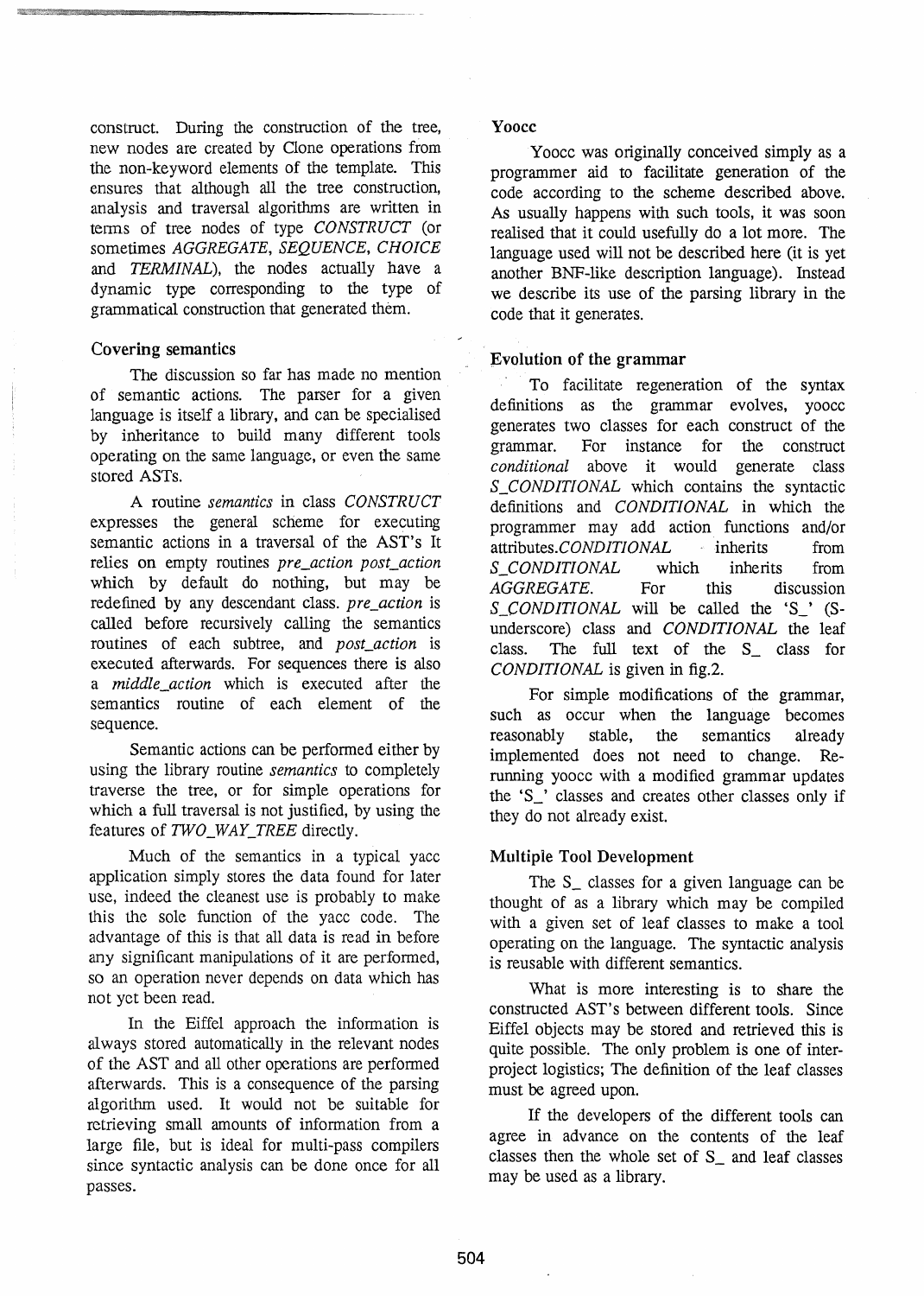In practice this is too restrictive so the scenario illustrated in fig.3 is used. For the development of two tools 1 and 2, the developer of tool 1 works with an empty class *\_2CONDITIONAL* and vice versa and the classes from each developer are compiled together to produce the final system.

Command line options on yoocc allow this structure of classes to be generated to any number of levels.

# Exported Interface of the AST

Also generated by yoocc are interface functions in each 'S\_' class returning each subtree with the correct static type. This is one of the rare uses of the "reverse assignment attempt" (represented by the operator  $?='$ ). If B is a descendent of A, The assignment  $B := A$  is not nonnally allowed, since class B may have features which class A does not. The assignment in the other direction is allowed, so that entities of type A may at runtime have dynamic type B. If the dynamic type of an entity is known statically to be of a particular dynamic type then the reverse assignment attempt may be used. If the dynamic type is not correct, the assignment fails and the target entity becomes a void reference. Testing whether the reference is void for targets of different types gives a way of testing the dynamic type of an object.

Use of the reverse assignment attempt is at best a suspicious event, and the operator was added to the Eiffel language with some reluctance. If it is used to perform different operations depending on the dynamic type of the object, one must ask why dynamic binding is not used, and if the dynamic type is known statically, one must ask why it is not the same as the static type. Either situation may indicate a weakness of the program architecture.

In this instance, the tree nodes are necessarily declared of type *CONSTRUCT* to implement the tree in a general form, but as remarked above, their dynamic types correspond to their grammatical function since they are Cloned from the template list. For someone writing an application to process the language, the interface to the AST should be in terrns of the actual types of the nodes so that any features defined at the level of *CONDITIONAL* may be used although they would not be exported by

## *CONSTRUCT.*

This use of the reverse assignment attempt may be thought of as a space saving device. An equivalent implementation would be to use attributes instead of functions, but then there would be two pointers in a tree node to each of its subtrees.

## Parsing Techniques

The mechanisms defined in the generalpurpose classes define a recursive left-descent algorithm with backtracking. For an LL(k) grammar, the amount of backtracking can be reduced by calling the procedure *commit,* which discards hopeless subtrees in a manner similar to Prolog's cut mechanism. The position of the *commit* also determines the error messages given if syntax errors occur.

The same overall scheme could undoubtedly be used with other compiling techniques; topdown parsing seemed appropriate for the purposes of the parsing library because it allowed a direct and intuitive correspondence between the code written by a client programmer and the internal algorithm of the parser. By compiling the library with the debug option, debugging print statements provide a trace· of the successfully and unsuccessfully parsed constructs.

# Incremental compilation

One of the aims of the current Eiffel development is to progress toward a finer grained incremental compilation system. The current compiler already detects whether the interface of a feature or class has changed, enabling it to recompile less of the system if Ghanges are localised.

One approach to incremental compilation would be to couple the compiler tightly to an intelligent editor. While this has other advantages, like the possibility of syntax directed editing, it is undesirable in that users will always have certain tasks for which they prefer to use their favourite straightforward text editor.

It is hoped that the parsing library will provide a framework where incremental compilation can be implemented in a language independent fashion, without the need for any particular editor. The idea is simple: functions will be added to the parsing library to perform a special type of tree traversal where tokens are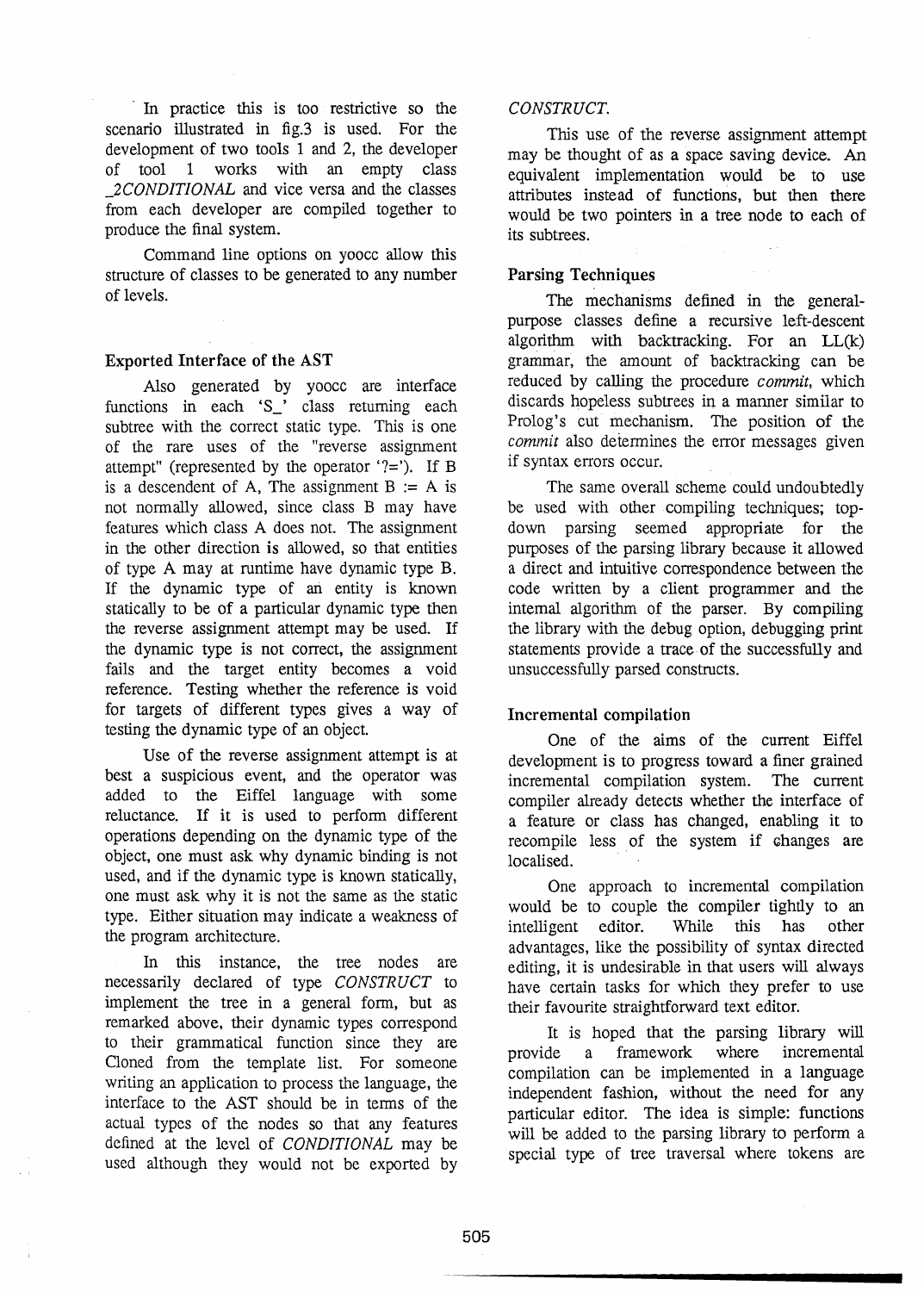# fig.2 (below)

. tools.

class S\_CONDITIONAL

inherit

AGGREGATE

# feature

construct\_name: STRING is once

Result := CONDITIONAL; end;

template: LINKED\_LIST [CONSTRUCf] is local

condition: EXPRESSION; then\_part: INSTRUCfION; else\_part: INSTRUCTION;

once

Result.Create: then-part. Create; else\_part. Create;

keyword ("if'); branch (condition); keyword ("then"); branch (then\_part); keyword ("else"); branch (else\_part); keyword ("end")

end;

condition: EXPRESSION is do

child $g$ o (2); Result ?= item;

end;

then\_part: INSTRUCTION is do

child $g$ o (4); Result  $?$  = item;

end;

else\_part: INSTRUCTION is do

child $g$ o (6); Result  $?$  = item;

end;

end; -- class S\_CONDITIONAL



Inheritance used to partition the AST between developers of different

## fig.3 (left)

A sample of the output of yoocc for the if-then-else-end construct showing the 'template' function and the interface functions using a reverse assignment attempt to return the data with the correct static type.